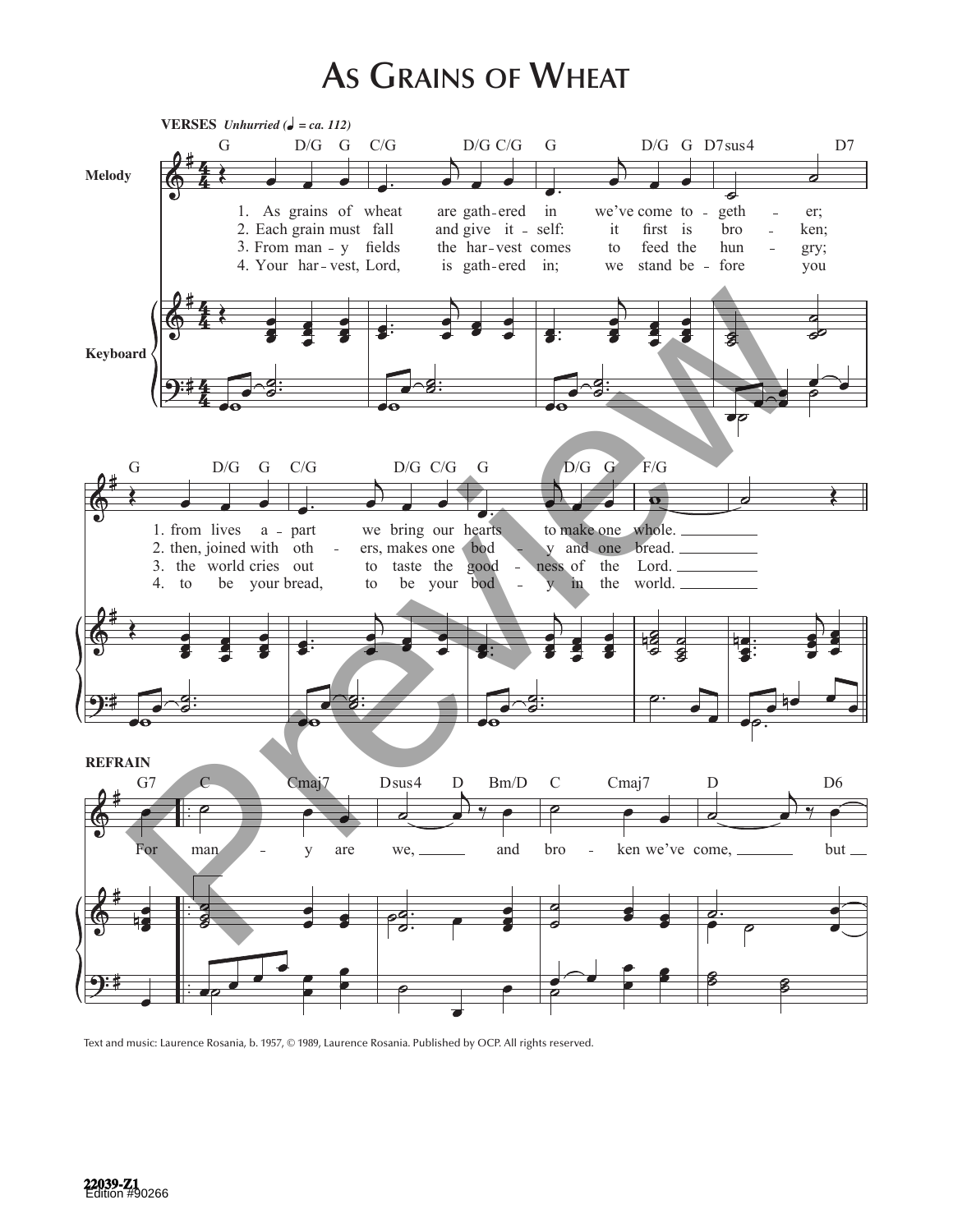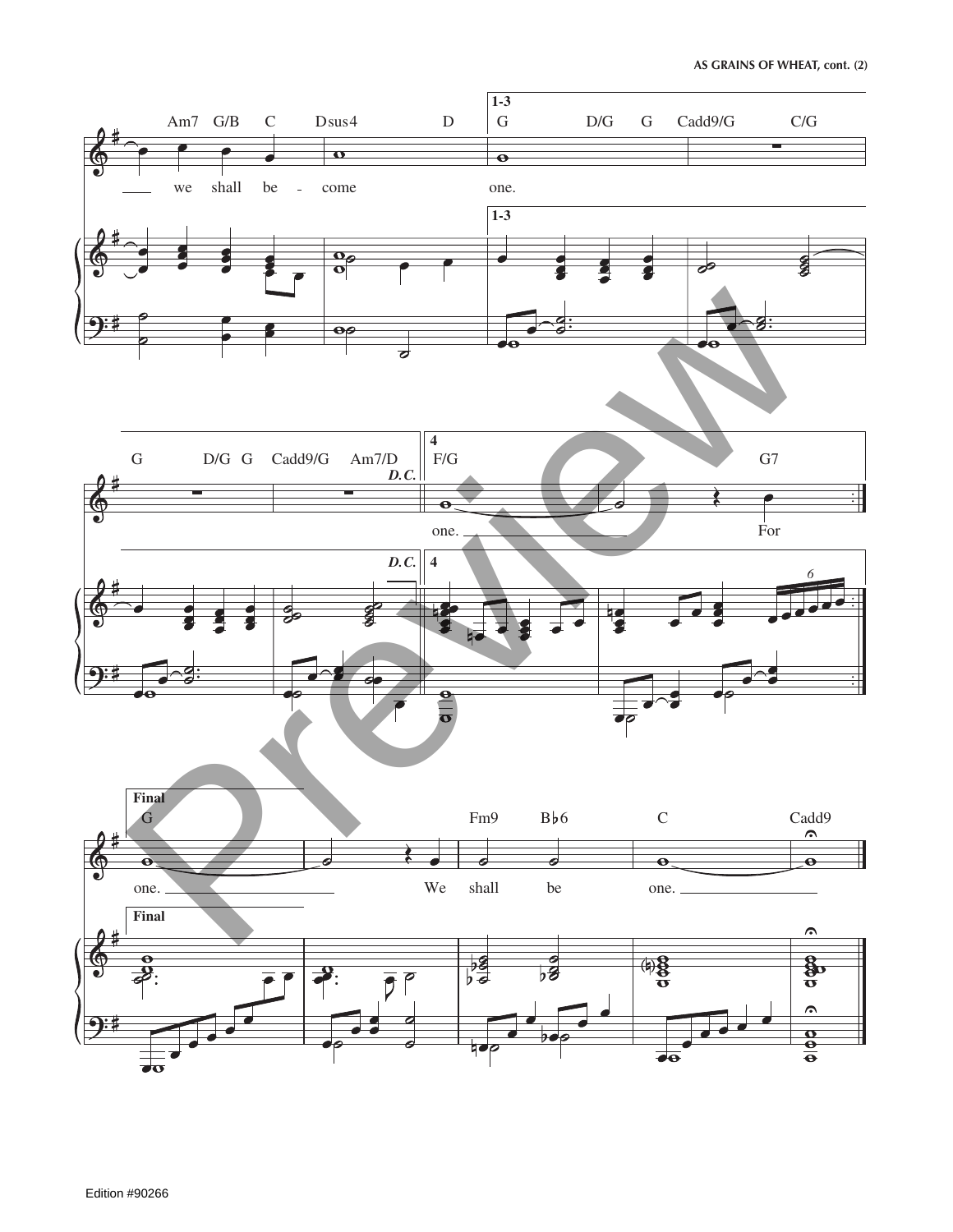## **As Grains of Wheat**



Text and music: Laurence Rosania, b. 1957, © 1989, Laurence Rosania. Published by OCP. All rights reserved.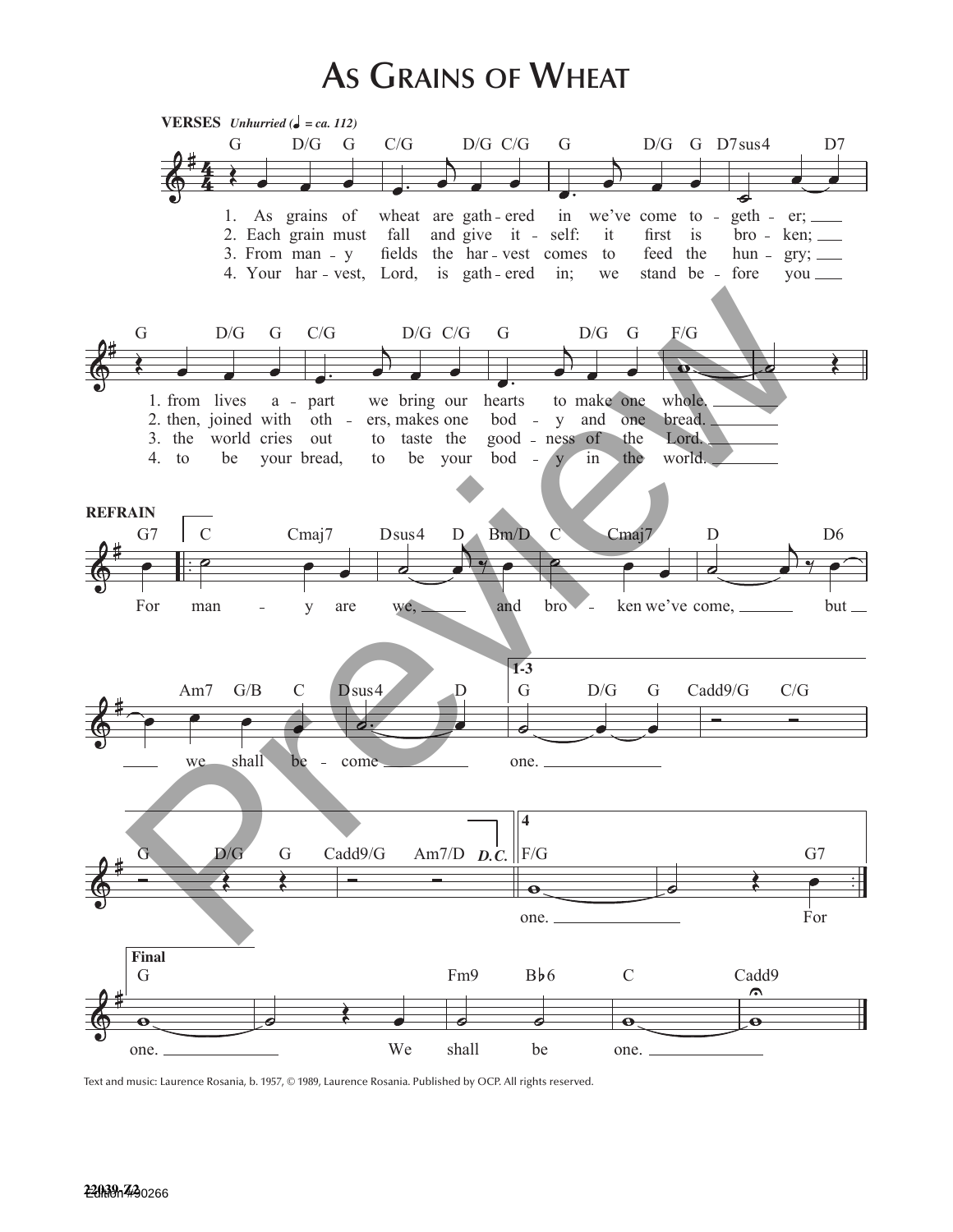## **As Grains of Wheat**



Text and music: Laurence Rosania, b. 1957, © 1989, Laurence Rosania. Published by OCP. All rights reserved.